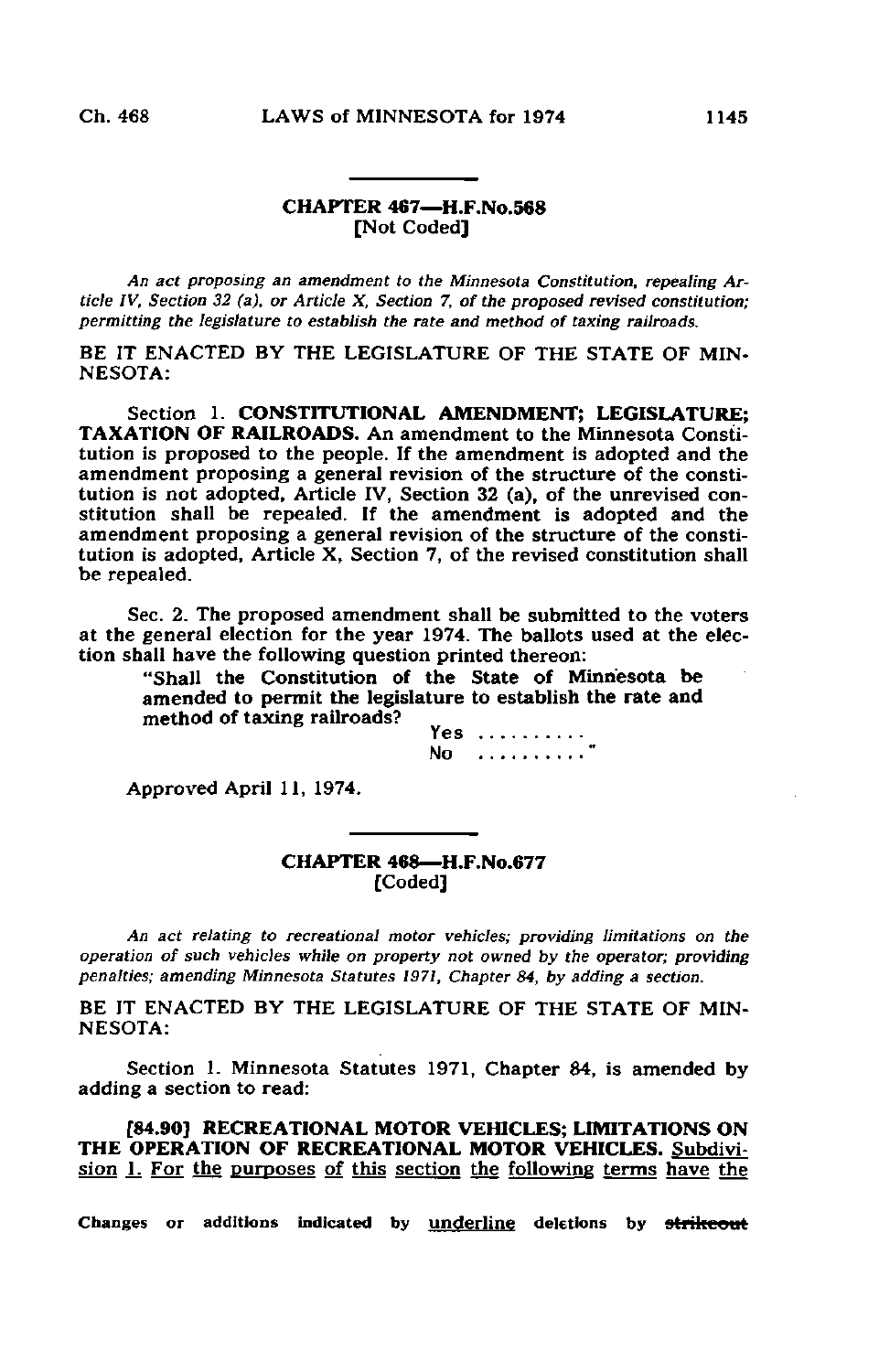meanings given them: (a) "Recreational motor vehicle" means any selfpropelled vehicle and any vehicle propelled or drawn by a selfpropelled vehicle used for recreational purposes, including but not limited to snowmobile, trail bike or other all-terrain vehicle, hovercraft, or motor vehicle licensed for highway operation which is being used for off-road recreational purposes. (b) "Snowmobile" has the same meaning given by section 84.81. subdivision 3;

Subd. 2. Within the seven county metropolitan area, no person shall enter and operate a recreational motor vehicle on lands not his own, except where otherwise allowed by law, without the written or oral permission of the owner, occupant, or lessee of such lands. Written permission may be given by a posted notice of any kind or description that the owner, occupant, or lessee prefers, so long as it specifies the kind of vehicles allowed, such as by saying "Recreational Vehicles Allowed". "Snowmobiles Allowed". "Trail Bikes Allowed". ."A1I-Terrain Vehicles Allowed", or words substantially similar.

Subd. 3. Outside the seven county metropolitan area, no person shall enter on any land not his own for the purpose of operating a recreational motor vehicle after being notified, either orally or by written or posted notice, by the owner, occupant, or lessee not to do so. Where posted notice is used, signs shall bear letters not less than two inches high and shall state one of the following: "Recreational Vehicles Pro-<br>hibited", "Snowmobiles Prohibited", "Trail Bikes Prohibited", "All-"Snowmobiles Prohibited". "Trail Bikes Prohibited". Terrain Vehicles Prohibited", or words substantially similar. In lieu of the above notice an owner, occupant or lessee may post any sign prohibiting recreational motor vehicles which has been adopted by rule or regulation of the commissioner of natural resources. The notice or sign shall be posted at corners and ordinary ingress and egress to the property and when so posted shall serve so as to raise a conclusive presumption that a person operating a recreational motor vehicle thereon had knowledge that he had entered upon such posted lands. Failure to post notice as provided in this subdivision shall not deprive a person of the right to bring a civil action for damage to his person or property as otherwise provided by law.

Subd. 4. It is unlawful for a person to post, mutilate, or remove any notice or sign provided in this section upon any lands or waters over which he has no right, title, interest, or license. It is unlawful for a person other than a duly constituted legal authority to so post any public lands, including but not limited to tax forfeited lands, as above described.

Subd. 5. No person shall enter or leave the lands of another with a recreational motor vehicle, or pass from one portion of such lands to another portion, through a closed gate, without returning the gate to its original position. No person shall enter or leave the lands of another with a recreational motor vehicle by cutting any wire or tearing down or destroying any fence.

Changes or additions indicated by underline deletions by strikeout